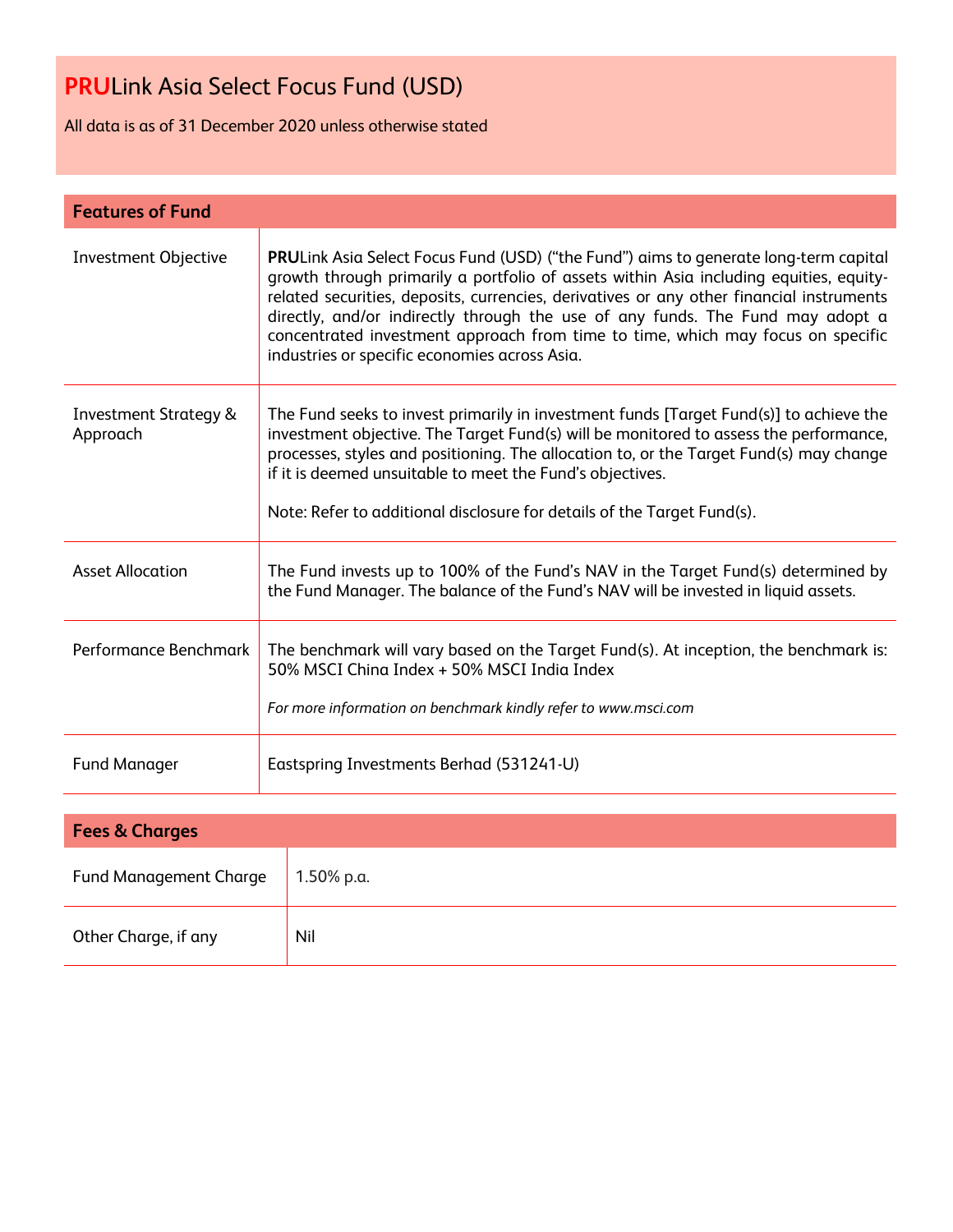All data is as of 31 December 2020 unless otherwise stated

# **Fund Performance**



**PRU**Link Asia Select Focus Fund (USD) Vs. 50% MSCI China Index + 50% MSCI India Index

**Notice: The graphs are included for illustrative purposes only. Past performance of The Fund is not an indication of its future performance.**

| Year | <b>Actual Performance</b><br><b>PRULInk Asia Select Focus Fund (USD)</b> | <b>Benchmark</b><br>50% MSCI Ching Index +<br>50% MSCI India Index |
|------|--------------------------------------------------------------------------|--------------------------------------------------------------------|
| 2018 | $3.62\%$ *                                                               | $4.47\%$ *                                                         |
| 2019 | 12.09%                                                                   | 15.76%                                                             |
| 2020 | 15.09%                                                                   | 23.61%                                                             |

\*Fund Performance is from fund launch date until year end of the same year (non-annualised return).

*Sources: Lipper IM and Bloomberg, 31 December 2020*

Notice: Past performance is not an indication of its future performance. This is strictly the performance of the investment/underlying funds, and not the returns earned on the actual premiums paid of the investment-linked insurance product.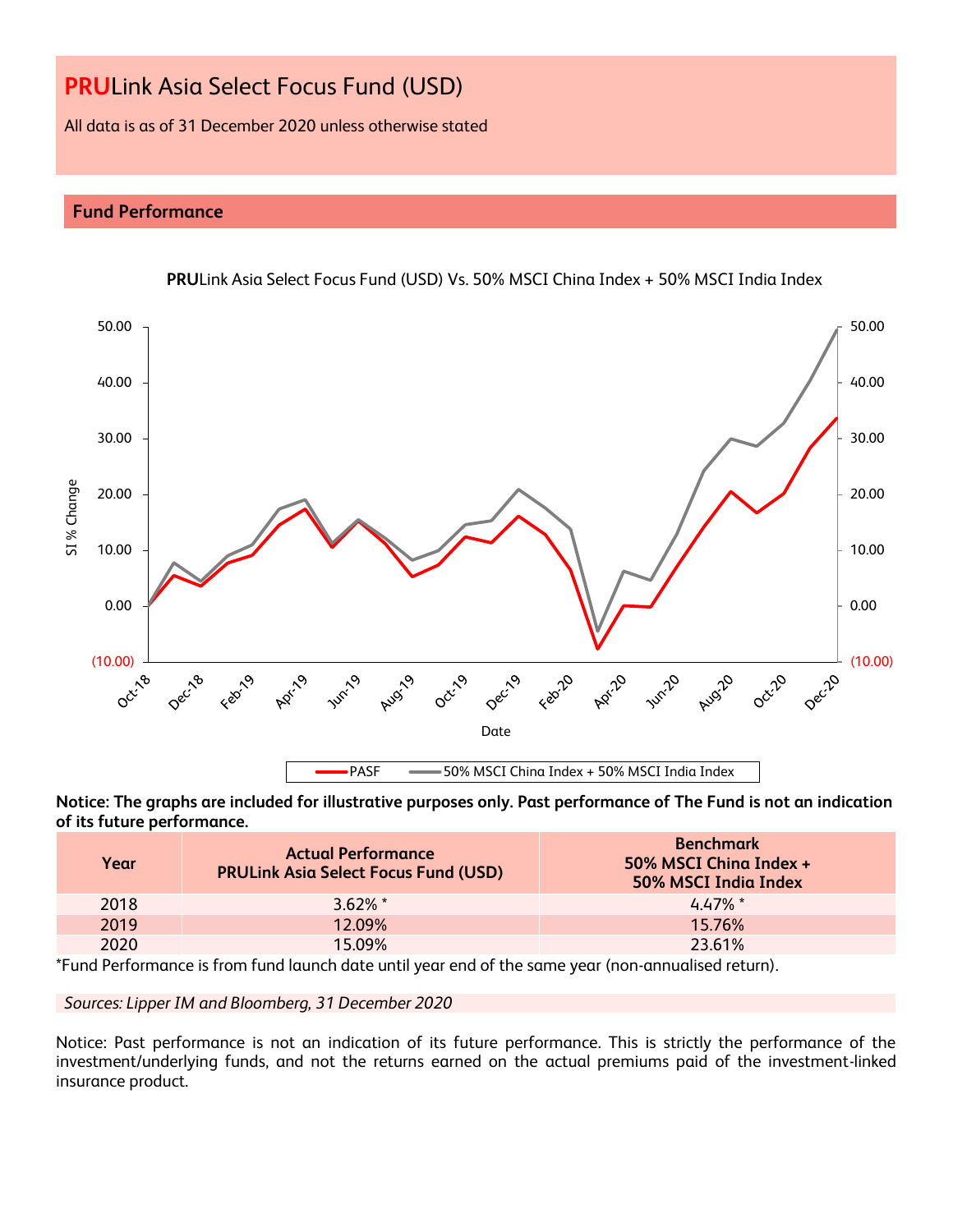All data is as of 31 December 2020 unless otherwise stated

Basis of calculation of past performance:

$$
= \left(\frac{Net\ Asset\ Value\ for\ Year\ n}{Net\ Asset\ Value\ for\ Year\ n-1} - 1\right)\%
$$

## **Additional disclosure for PRULink Asia Select Focus Fund (USD)**

At inception, the Fund will invest into a USD denominated Target Fund called Eastspring Investments – Dragon Peacock Fund (Class D) ("Target Fund") which is managed by Eastspring Investments (Singapore) Limited.

The Target Fund aims to maximise long-term total return by investing primarily in equity and equity-related instruments of corporations, which are incorporated in, or listed in, or operating principally from, or carrying on significant business in, or derive substantial revenue from, or whose subsidiaries, related or associated corporations derive substantial revenue from, the People's Republic of China ("PRC") and the Republic of India ("India").

The fund performance for the underlying Eastspring Investments – Dragon Peacock Fund (Class D) as at 31 December 2020 is as follows:

| Vear                                                                            | 2020   | 2019   | 2018      | 2017   | 2016  | 2015     | 2014   | 2013     | 2012   | 2011      |
|---------------------------------------------------------------------------------|--------|--------|-----------|--------|-------|----------|--------|----------|--------|-----------|
| Net Performance                                                                 | 19.74% | 15.54% | $-10.42%$ | 44.15% | 5.55% | $-4.08%$ | 13.73% | $-0.97%$ | 23.96% | $-27.50%$ |
| Note: The shave return is far Taroet Eund (Class D) which is denominated in UCD |        |        |           |        |       |          |        |          |        |           |

*Note: The above return is for Target Fund (Class D) which is denominated in USD.*

#### *Source: Eastspring Singapore, 31 December 2020*

Management fees may be charged at the Fund and/or Target Fund level. Please note that you will be charged up to a maximum of 1.50% p.a., being the combined annual fund management charge at the Fund and Target Fund levels.

Target Funds with investment strategies to invest in Exchange Traded Funds ("ETF") or other Collective Investment Schemes may incur additional expenses at the Target Fund level which is taken as part of the investment strategy considerations to deliver the fund performance.

# **Investment Risks**

The Fund is subjected to investment risks including the possible loss of the principal amount invested. The value of the units may fall as well as rise. In addition, The Fund is subjected to specific risk including and not limiting to:

#### **General Risks when Investing in The Fund**

#### **Market Risk**

Market risk refers to potential losses that may arise from adverse changes in the market conditions. Market conditions are generally, affected by, amongst others, economic and political stability. If the market which the Fund invests in suffers a downturn or instability due to adverse economic or political conditions, this may adversely impact the market prices of the investments of the Fund.

#### **Liquidity Risk**

Liquidity risk refers to two scenarios. The first scenario is where an investment cannot be sold due to unavailability of a buyer for that investment. The second scenario is where the investment is thinly traded. Should the investments in the Target Fund be thinly traded, this may cause the Fund to dispose the investment at an unfavorable price in the market and may adversely affect investor's investment. This risk may be mitigated through stringent security selection process.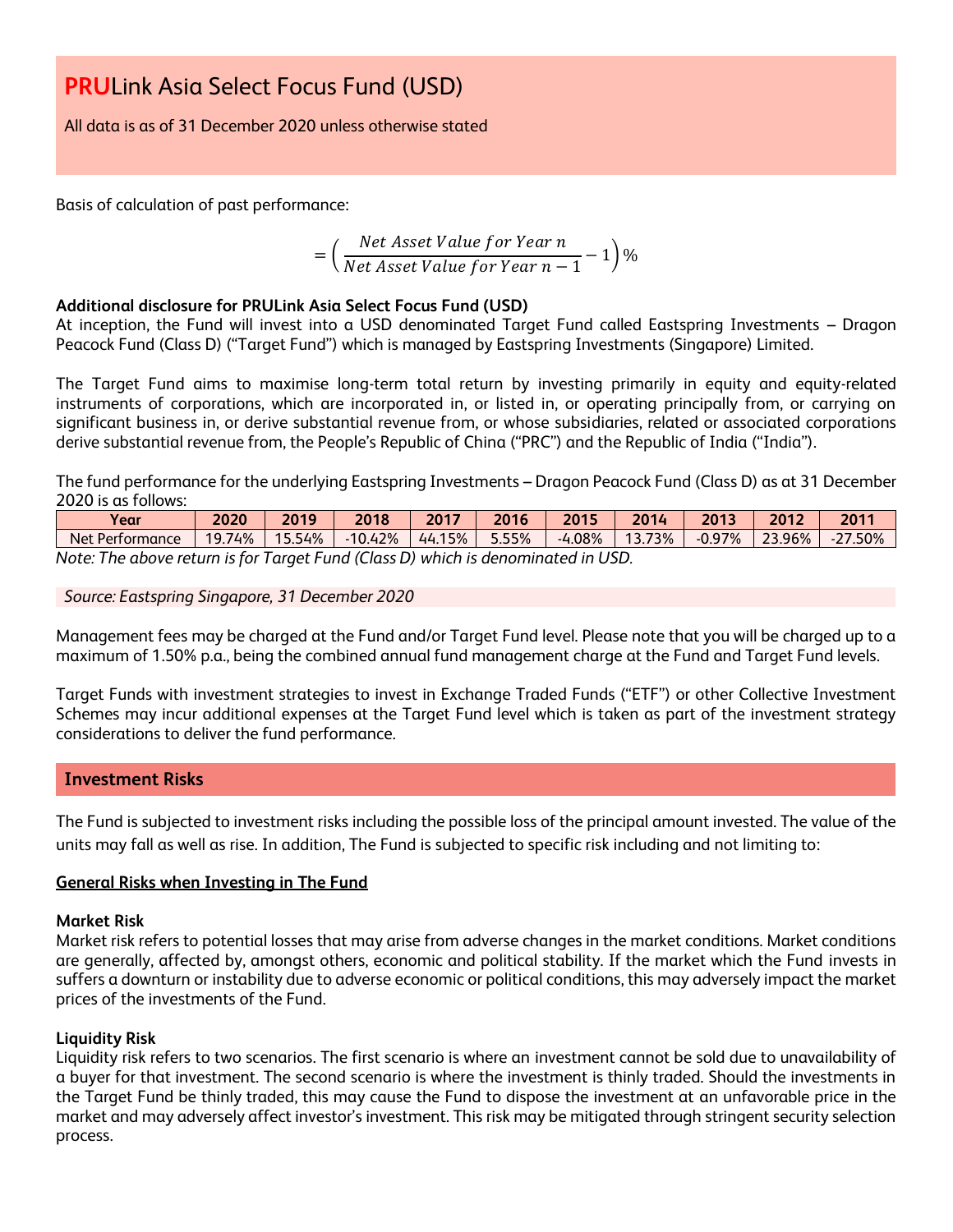### All data is as of 31 December 2020 unless otherwise stated

### **Inflation Risk**

This refers to the likelihood that an investor's investments do not keep pace with inflation, thus, resulting in the investor's decreasing purchasing power even though the investment in monetary terms may have increased.

## **Risk of Non-Compliance**

This risk arises from non-compliance with laws, rules and regulations, prescribed practices and the management company's internal policies and procedures, for example, due to oversight by the management company. Such noncompliance may force the management company to sell down securities of the Fund at a loss to rectify the noncompliance and in turn may adversely affect the value of investors' investment in the Fund. To mitigate this risk, the Fund Manager has put in place internal controls to ensure its continuous compliance with laws, rules and regulations, prescribed practices and the Fund Manager's internal policies and procedures.

## **Concentration Risk**

This is the risk of a fund focusing a greater portion of its assets in a smaller selection of investments. The fall in price of a particular equity and / or fixed income investment will have a greater impact on the funds and thus greater losses. This risk may be minimized by the manager conducting even more rigorous fundamental analysis before investing in each security.

## **Management Company Risk**

The performance of the Fund depends on the experience, expertise and knowledge of the management company. Should there be lack of any of the above qualities by the management company, it may adversely affect the performance of the Fund.

#### **Currency Risk**

The Fund is denominated in USD, while the Target Fund may be denominated in other currencies. The performance of the Fund may be affected by movements in the exchange rate between the USD and the Target Fund's denominated currency. Where applicable, a currency hedge or a currency hedged class of fund may be used to minimise currency risk.

#### **Derivatives Risk**

Derivatives may potentially be used to hedge against any risk that may be derived from investing in the Target Fund, such as, but not limited to, currency risk. The Fund may invest up to 100% of the Fund's NAV in derivative instruments.

#### **Portfolio Risk**

The Fund is intended for investors who can accept the risks associated with investing primarily in the securities of the type held in the Fund. Investments in equities will be subject to the risks associated with equity and equity-related securities, including fluctuations in market prices, adverse issuer or market information and the fact that equity and equity-related interests are subordinate in the right of payment to other corporate securities, including debt securities. Likewise, investments in fixed income securities will be subjected to the risks associated with debt securities including credit and interest rate risk, and the additional risks associated with high-yield debt securities, loan participations and derivative securities. In addition, investors should be aware of the risks associated with the active management techniques that are expected to be employed by the Fund.

#### **Specific Risks when Investing in the Target Fund**

# **Security Risk**

Adverse price movements of a particular security invested by the Target Fund may adversely affect the Target Fund's net asset value. The Investment Manager strives to mitigate the impact of a particular security risk through portfolio diversification, which will help spread the element of risk.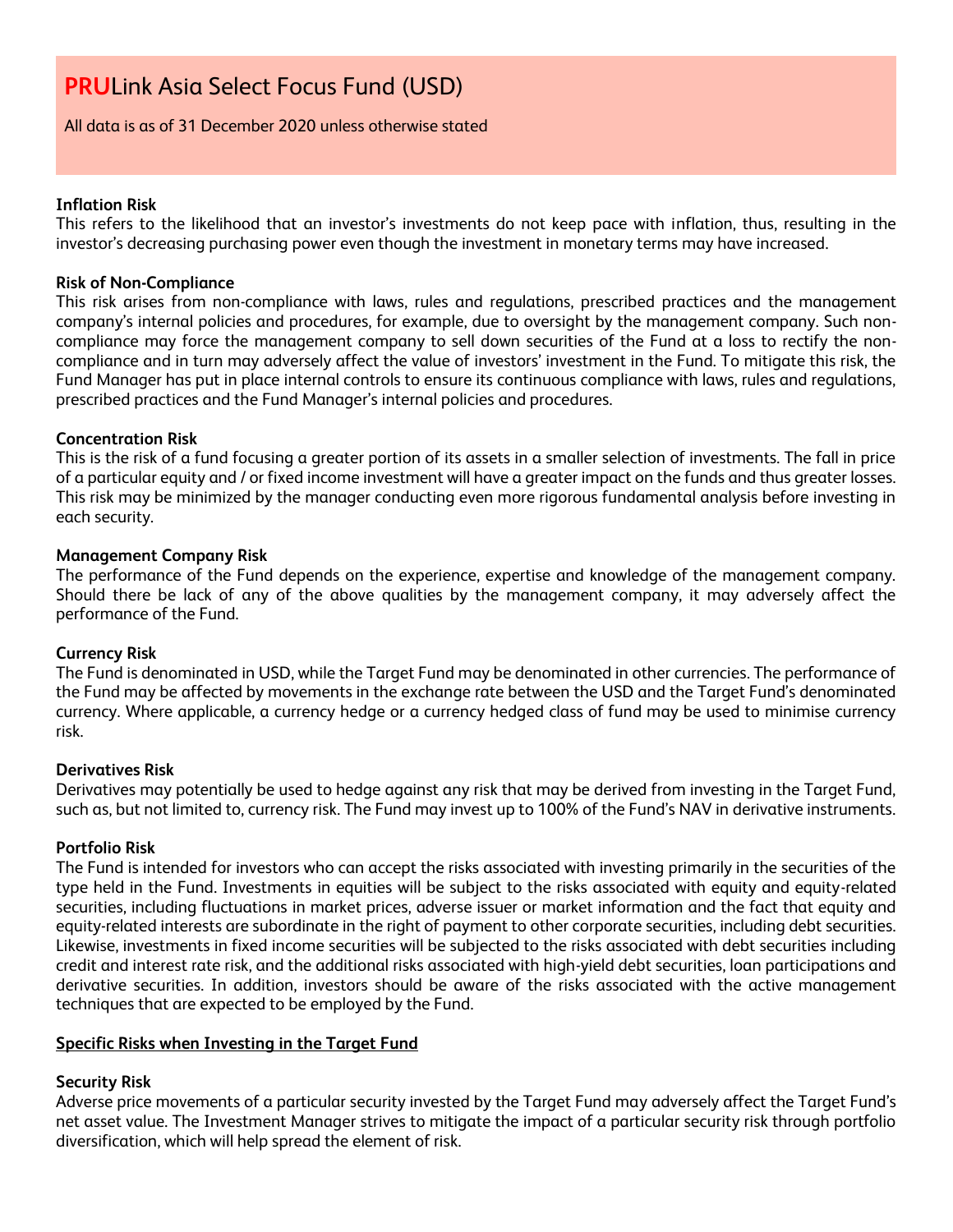#### All data is as of 31 December 2020 unless otherwise stated

### **Fund Management of Target Fund Risk**

While the Fund Manager will exercise due skill and care in selecting the Target Fund, it does not have control over the management of the Target Fund and there is no guarantee that the investment objectives will be met. This may result in policyholders suffering losses in their investments in the Target Fund.

The Target Fund may change its objectives and become inconsistent with the objective of the Fund. In such instances, the Fund Manager will replace the Target Fund with another collective investment scheme which the Fund Manager considers to be more appropriate in meeting the objective of the Fund.

## **Errors in Calculation of the Net Asset Value of the Target Fund's Risk**

There is a possibility there are errors in calculation of the net asset value of the Target Fund. In the event such errors occur, the net asset value of the Target Fund will be affected hence, the Target Fund will comply with the rules set forth in the relevant regulatory provisions applicable to the Target Fund. Compensation, if any, paid by the Target Fund (subject to the laws of the jurisdiction in which such Target Fund is domiciled), will be credited to the Fund as and when compensation is received.

In view of the foregoing, policyholders must be aware that there are circumstances where neither the Target Fund nor the Fund Manager will be bound to compensate final beneficial owners.

#### **Liquidity Risk**

Liquidity risk here refers to two scenarios. The first scenario is where the allocated liquidity of the Target Fund is insufficient to meet redemption needs. The second scenario is where the Target Fund is thinly traded. Should the investments in the Target Fund be thinly traded, this may cause the Target Fund to dispose the investment at an unfavorable price in the market and may adversely affect investors' investment. This risk may be mitigated through stringent security selection process.

#### **Countries or Foreign Securities Risk**

This risk is associated with investments in securities listed or domiciled in countries other than the country of domicile. Any changes in the economic fundamentals, social and political stability, uncertainty or changes in countries' official currencies, currency movements and foreign investments policies in these countries may increase the volatility in asset values, liquidity and default risk which may have an impact on the prices of the securities that the Target Fund invests in and consequently may affect the net asset value of the Target Fund.

Investments in certain markets may be restricted or controlled. In some countries, direct investments in securities may be prohibited and restricted due to regulatory requirements. These limitations may increase transaction costs and adversely affect a security's liquidity and the price in connection with the security.

The Target Fund Manager will monitor and observe the developments in these countries where assets of the Target Fund are allocated. In addition, the Target Fund Manager will also employ a systematic investment process, which includes regular review, to manage and mitigate this risk.

#### **Currency Risk**

The Target Fund's underlying investments may be denominated in their local currency, which may differ from the Target Fund's currency of denomination. The performance of the Target Fund may be affected by movements in the exchange rate between the local currency of its underlying investments and the Target Fund's denominated currency.

#### **Charges to Capital Risk**

The Target Fund's charges and expenses are taken from the capital, in whole or in part, resulting in possible constraint of capital growth.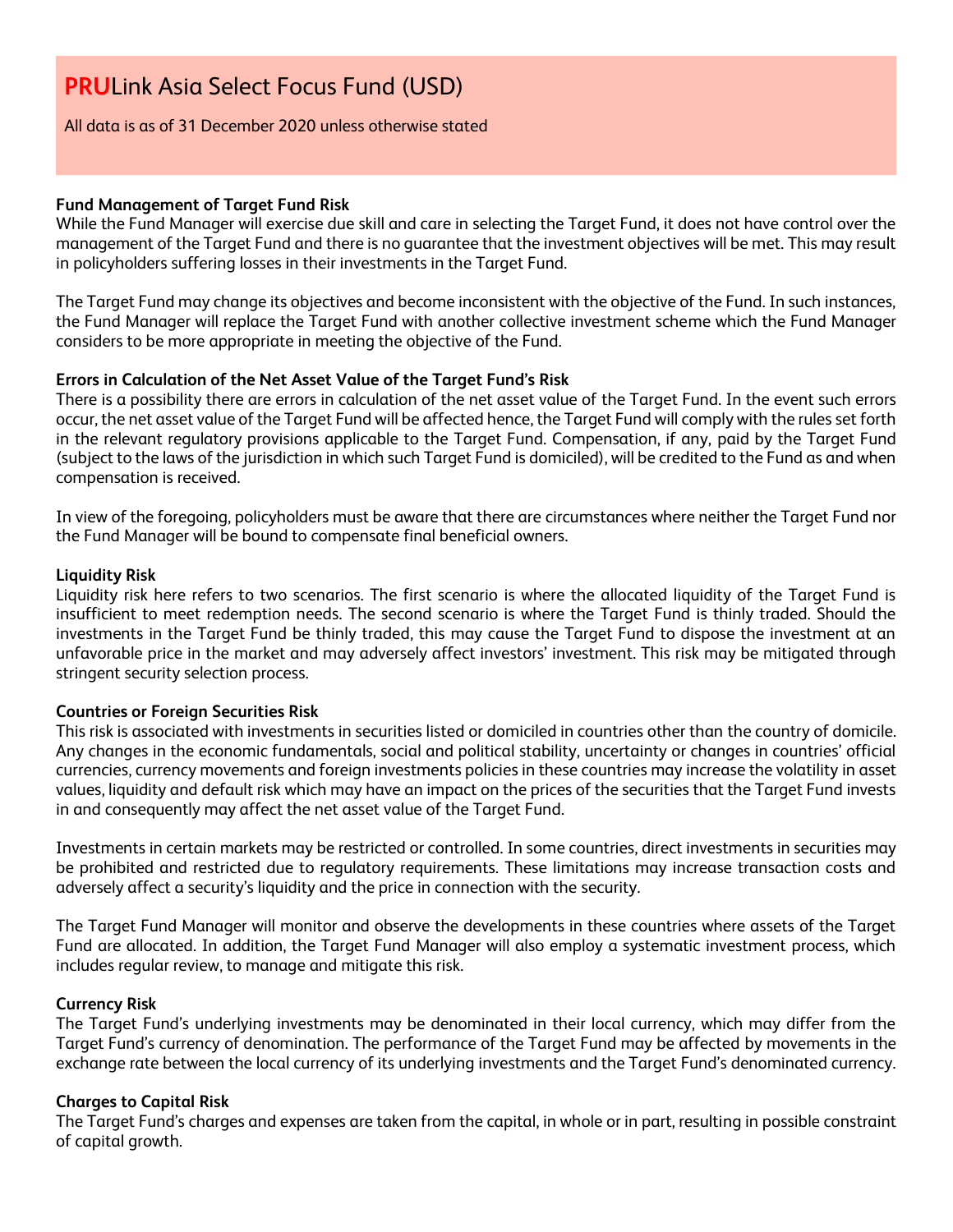All data is as of 31 December 2020 unless otherwise stated

#### **Restrictions on Foreign Investment**

Some countries prohibit or impose substantial restrictions on investments by foreign entities. There may also be instances where a purchase order subsequently fails because the permissible allocation to foreign investors has been filled, depriving the Target Fund of the ability to make its desired investment at the time.

#### **Derivatives Risk**

The Target Fund may invest in derivatives which will be subject to risks. While the judicious use of derivatives by professional investment managers can be beneficial, derivatives involve risks different from, and, in some cases, greater than, the risks presented by more traditional securities investments. Some of the risks associated with derivatives are market risk, management risk, credit risk, liquidity risk and leverage risk. Investments in derivatives may require the deposit or initial margin and additional margin on short notice if the market moves against the investment positions. If no provision is made for the required margin within the prescribed time, the investment may be liquidated at a loss. Therefore, it is essential that such investments in derivatives are monitored closely.

The Target Fund Manager has the necessary controls for investments in derivatives and have in place systems to monitor the derivative positions for the Target Fund. The Target Fund Manager does not intend to use derivatives transactions for speculation or leverage but may use them for efficient portfolio management and/or risk management. Currency risk is simply one of the market risks which the fund will be exposed to and can be hedged using derivatives such as FX forwards/futures. Often the underlying currency risk may be taken on as a result of buying an underlying equity or bond. If the fund manager does not want to also take the currency risk associated with these underlying assets, the fund may use Forward Foreign Exchange contracts to hedge any currency risk derived from holdings of nonbase currency positions. Essentially this use of currency forwards is to hedge currency risk in the fund.

*The above should not be considered to be an exhaustive list of the risks which potential policyholders should consider before investing in The Fund. Potential policyholders should be aware that an investment in The Fund may be exposed to other risks of exceptional nature from time to time.*

#### **Risk Management**

#### **Forecasting Risk**

Potential risks are taken into consideration in the process of sector allocation and stock selection based on analysis on various key factors such as economic conditions, liquidity, qualitative and quantitative aspects of the securities.

#### **System Control**

Risk parameters are set internally for each fund, depending on client's risk profile. These risk parameters include limits of issuer bet, group issuer, sector rating and issue size of the securities held in the portfolio.

A front-end office system is in place to monitor portfolio risks, serving as an auto filter for any limitations or breaches.